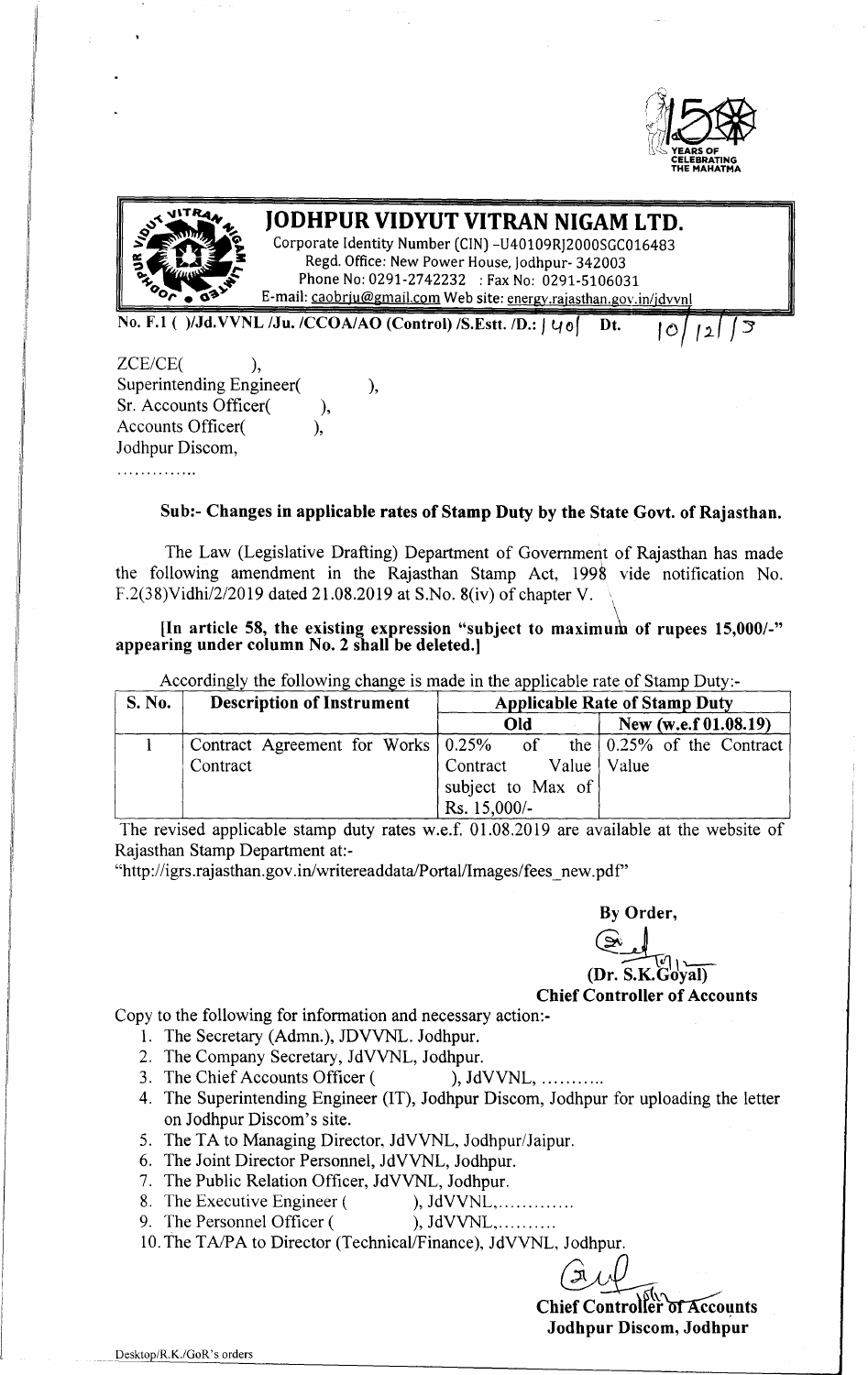| RVPN                                                                                                | -93                                                                                  | Cornorate Identity Number (CIN): L40109RJ2000SGC0164851<br>Regd. Office: Vidyut Bhawan, Jyoti Nagar, Jaipur-302005<br>OFFICE OF THE CHIEF ACCOUNTS OFFICER<br>(Procurement & Contracts)<br>New MM Building. Old Power House Premises (Back Side),<br>Near Ram Mandir, Bani Park, Jaipur-302006. |  |  |                 |  |
|-----------------------------------------------------------------------------------------------------|--------------------------------------------------------------------------------------|-------------------------------------------------------------------------------------------------------------------------------------------------------------------------------------------------------------------------------------------------------------------------------------------------|--|--|-----------------|--|
| ISO 9001:2015                                                                                       | Tel. No.: 0141-2208981<br>Fax No.: 0141-2208921<br>No./RVPN/CAO (P&C)/AO (P&C-II)/D. | Website: www.rypn.co.in<br>E-mail: ao.sspc@rvpp.co.in<br>Dated                                                                                                                                                                                                                                  |  |  | <b>SEP 2019</b> |  |
| $ZCE$ /CE $($<br>Superintending Engineer (<br>Sr. Accounts Officer (<br>Accounts Officer (<br>RVPN. |                                                                                      |                                                                                                                                                                                                                                                                                                 |  |  |                 |  |

Sub: Changes in Applicable rates of Stamp Duty by the State Govt. of Rajasthan Ref: Letter No. RVPN/CAO/MM/D.224 Dated 29.04.2016

It

The Law (Legislative Drafting) Department of Government of Rajasthan has made the following amendment in the Rajasthan Stamp Act, 1998 vide notification  $N(t)$ . F.2(38)Vidhi/2/2019 dated 21.08.2019 at S.No. 8(iv) of chapter V.

[In article 58, the, existing expression "subject to-maximum of rupees *15,OOO/-~'* appearing under column No.2 sholl be deleted.]

Accordingly the following change is made in the applicable rate of Stamp Duty in the above referred letter.

| SS. Not | <b>Description of Instrument</b> | <b>Applicable Rate of Stamp Duty</b>                                                                                      |  |  |  |  |  |  |  |  |
|---------|----------------------------------|---------------------------------------------------------------------------------------------------------------------------|--|--|--|--|--|--|--|--|
|         |                                  | New (w.e.f 01.08.19)<br>Old                                                                                               |  |  |  |  |  |  |  |  |
|         | Contract                         | Contract Agreement for Works 0.25% of the Contract 0.25% of the Contract<br>Value subject to Max of Value<br>Rs. 15,000/- |  |  |  |  |  |  |  |  |
|         |                                  |                                                                                                                           |  |  |  |  |  |  |  |  |

The revised applicable stamp duty rates w.e.f. 01.08.2019 are available at the website of Rajasthan Stamp Department at:-

"http://igrs.rajasthan.gov.in/writereaddata/Portal/Images/fees\_new.pdf"

By order

 $(N, L, Jat)$ Chief Accounts Officer (P&C)

Copy submitted to the following for information:

- 1) The Chief Controller of Accounts, RRVPNL, Jaipur
- 2) The Controller of Internal Audit, RRVPNL, Jaipur
- 3) The CAO/RCAO ( ), RRVPNL, Jaipur/Ajmer/Jodhpur
- 4) The SE (MIS), RVPN, Jaipur for uploading the letter on the website of RVPN.

 $(N. L. Jat)$ 

Chief Accounts Officer (P&C)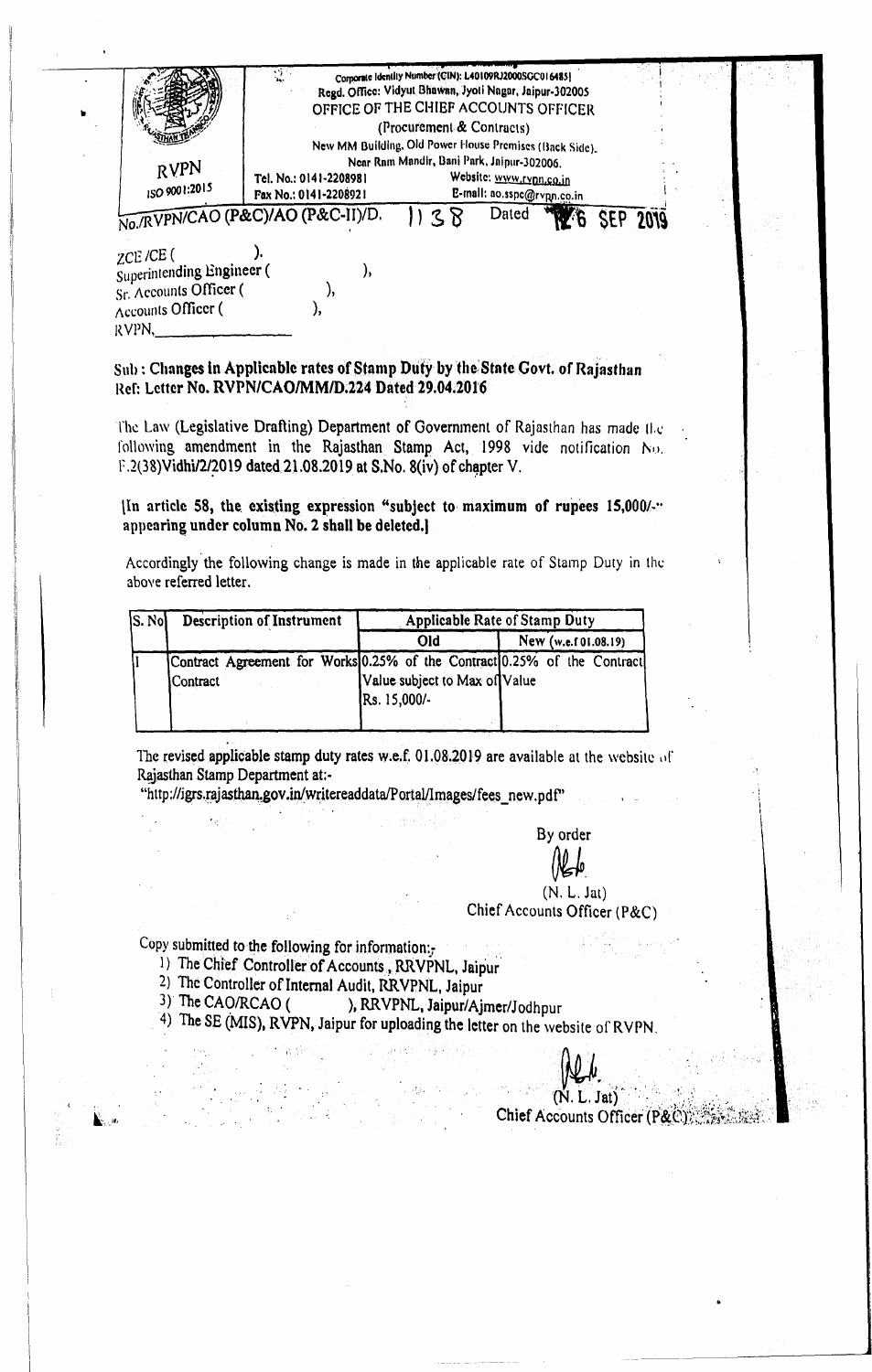| i. No.          | <b>Article</b> | <b>Document Name</b>                                                               | <b>Stamp Duty Applicable</b>                                                       | <b>Stamp Duty after</b>  | Rebate                   | <b>RF</b>                                               |                          |                          | RF after Rebate Rebate Noti. Scanning Surcharge Property |                |                | Registration             |                         | <b>Book</b> Rando Comp                               |                                 |
|-----------------|----------------|------------------------------------------------------------------------------------|------------------------------------------------------------------------------------|--------------------------|--------------------------|---------------------------------------------------------|--------------------------|--------------------------|----------------------------------------------------------|----------------|----------------|--------------------------|-------------------------|------------------------------------------------------|---------------------------------|
|                 | No.            |                                                                                    |                                                                                    | Rebate                   | Noti.<br>date            | applicable                                              |                          | date                     | Fees<br>(Rupees)                                         | Payable<br>Y/N | detail<br>Y/N  | Compulsory/<br>Optional  | No.                     | m Site ulsory<br>Inspec Site<br>tion<br>$25$<br>lac) | Inspec<br>tion<br>$>=25$<br>lac |
| $\mathbf{1}$    | $\mathbf{2}$   | $\mathbf{3}$                                                                       | 4                                                                                  | 5                        | 6                        | $\overline{\mathbf{7}}$                                 | 8                        | 9                        | 10                                                       | 11             | 12             | 13                       | 14                      | 15                                                   | 16                              |
| 324.            |                | in respect of other property                                                       | 5% of the amount<br>settled or the market<br>value of the property<br>settled      | 0.15% Max. Rs. 5 lakh    | 12.02.18                 | 1%                                                      |                          |                          | $\star$                                                  | Y              | Y              | Optional                 | 1                       | N                                                    | Y                               |
| 325             |                | where there is no disposition of property                                          | 5% of the value of the<br>property concerned but<br>not exceeding 60<br>rupees     | 0.15% Max. Rs. 5 lakh    | 12.02.18                 | 1%                                                      |                          |                          | $200/-$                                                  | Y              | Y.             | Optional                 | $\mathbf{1}$            | N                                                    | N                               |
| 326.            |                | Revocation of trust                                                                | 5% of the value of the<br>property concerned but<br>not exceeding<br>-50<br>rupees | 0.15% Max. Rs. 5 lakh    | 12.02.18                 | 1%                                                      |                          |                          | $200/-$                                                  | Y.             | Y.             | Optional                 | 1                       | N                                                    | N                               |
| 327.            | 57             | Warrant for goods                                                                  | 10/- rupees                                                                        | $\sim$                   | $\sim$                   | 300/- rupees                                            | $\tilde{\phantom{a}}$    | $\sim$                   | $200/-$                                                  | Y.             | $\mathsf{N}$   | Optional                 | $\overline{\mathbf{4}}$ | $\mathbf N$                                          | N                               |
| 328.            | 58             | <b>Works Contract</b>                                                              | 0.25% of the amount of<br>works contract.                                          |                          | $\overline{\phantom{a}}$ | 300 rupees                                              |                          |                          | $300/-$                                                  | Y.             | N.             | Optional                 | $\overline{4}$          | $\mathbf{N}$                                         | $\mathbf{N}$                    |
| 329.            |                | <b>Concent Deed for mining</b>                                                     | 10% of the market<br>value                                                         | 5%                       | 15.01.98                 | 1%                                                      | $\overline{\phantom{a}}$ | $\sim$                   | $\ast$                                                   | Y              | Y              | Compulsory               | $\mathbf{1}$            | N                                                    | Y                               |
| 330.            |                | Will                                                                               | $\bf{0}$                                                                           | $\sim$                   | $\sim$                   | 200 rupees                                              | $\sim$                   | $\sim$                   | $200/-$                                                  | $\mathsf{N}$   | N.             | Optional                 | 3 <sub>1</sub>          | N                                                    | N                               |
| 331.            |                | Any document in favour of Govt.                                                    | $\mathbf 0$                                                                        | $\sim$                   | $\sim$                   | $\mathbf 0$                                             | $\overline{\phantom{a}}$ | $\overline{\phantom{a}}$ | $\Omega$                                                 | N.             | N              | Compulsory               | $\mathbf{1}$            | $\mathsf{N}$                                         | N                               |
|                 |                | Miscellaneous Fees :-                                                              |                                                                                    |                          |                          |                                                         |                          |                          |                                                          |                |                |                          |                         |                                                      |                                 |
| 332.            |                | Filling of translation us-62                                                       | $\mathbf 0$                                                                        | $\bullet$                | $\sim$                   | 200 rupees                                              | $\sim$                   | $\omega$ .               | $200/-$                                                  | N              | $\sim$         | $\sim$                   | $\sim$                  |                                                      |                                 |
| 333.            |                | Deposit-opening-withdrawl of sealed cover of will                                  | $\mathbf 0$                                                                        | $\sim$                   | $\tilde{\phantom{a}}$    | 100 rupees                                              | $\sim$                   | $\sim$                   |                                                          | $\sim$         | $\blacksquare$ | $\overline{\phantom{a}}$ | $\sim$                  |                                                      |                                 |
| 334.            |                | Inspection And Search (per year)                                                   | $\mathbf{0}$                                                                       |                          | $\sim$                   | 50 Rs. per<br>year                                      | $\sim$                   |                          | $\mathbf{0}$                                             | $\sim$         | $\omega$       | $\sim$                   | $\sim$                  |                                                      |                                 |
| 335.            |                | Posting/Postal charges                                                             | $\mathbf 0$                                                                        | $\overline{\phantom{a}}$ | $\sim$                   | 100 rupees                                              | $\sim$                   | $\sim$                   | 0                                                        | $\blacksquare$ | $\blacksquare$ | $\overline{\phantom{a}}$ | $\sim$                  |                                                      |                                 |
| 336.            |                | Declaration of trade mark                                                          | $\Omega$                                                                           |                          | $\sim$                   | 300/- rupees                                            | $\sim$                   |                          |                                                          |                |                |                          |                         |                                                      |                                 |
| 337.            |                | Comparing printed copies of printed documents<br>presented for registration.       | $\mathbf{o}$                                                                       |                          | $\sim$                   | $10/-$ rupees<br>for each<br>folio                      |                          | $\sim$                   | $\sim$                                                   | $\sim$         | $\sim$         |                          | $\sim$                  |                                                      |                                 |
| 338.            |                | <b>Filing copies</b>                                                               | $\mathbf 0$                                                                        | $\overline{\phantom{a}}$ | $\blacksquare$           | $10$ /-rupees<br>for each                               |                          | $\sim$                   | $\sim$                                                   | $\sim$         | $\blacksquare$ | ÷.                       | $\sim$                  |                                                      |                                 |
| 339.            |                | Copy of a memorandum to be sent u/s 64, 65 and<br>66 of the Registration Act, 1908 | $\overline{0}$                                                                     | $\omega$                 | $\sim$                   | copy<br>$100/-$ rupees<br>for each                      | $\sim$                   | $\sim$                   | $\sim$                                                   | $\sim$         | $\sim$         | $\sim$                   | $\sim$                  |                                                      |                                 |
| 340.            |                | Returning of a registered document by post.                                        | $\mathbf{0}$                                                                       |                          | $\sim$                   | copy<br>100/- rupees                                    | $\sim$                   | $\blacksquare$           | $\overline{a}$                                           | $\sim$         | $\sim$         | $\sim$                   | $\sim$                  |                                                      |                                 |
| $\frac{1}{341}$ |                | Custody of a document remained unclaimed                                           | $\mathbf{0}$                                                                       |                          | $\sim$                   | 50/- rupees<br>subject to<br>maximum of<br>200/- rupees |                          |                          | $\overline{\phantom{a}}$                                 |                | $\omega$       |                          | $\sim$                  |                                                      |                                 |

 $\alpha$ 

 $\cdot$ 

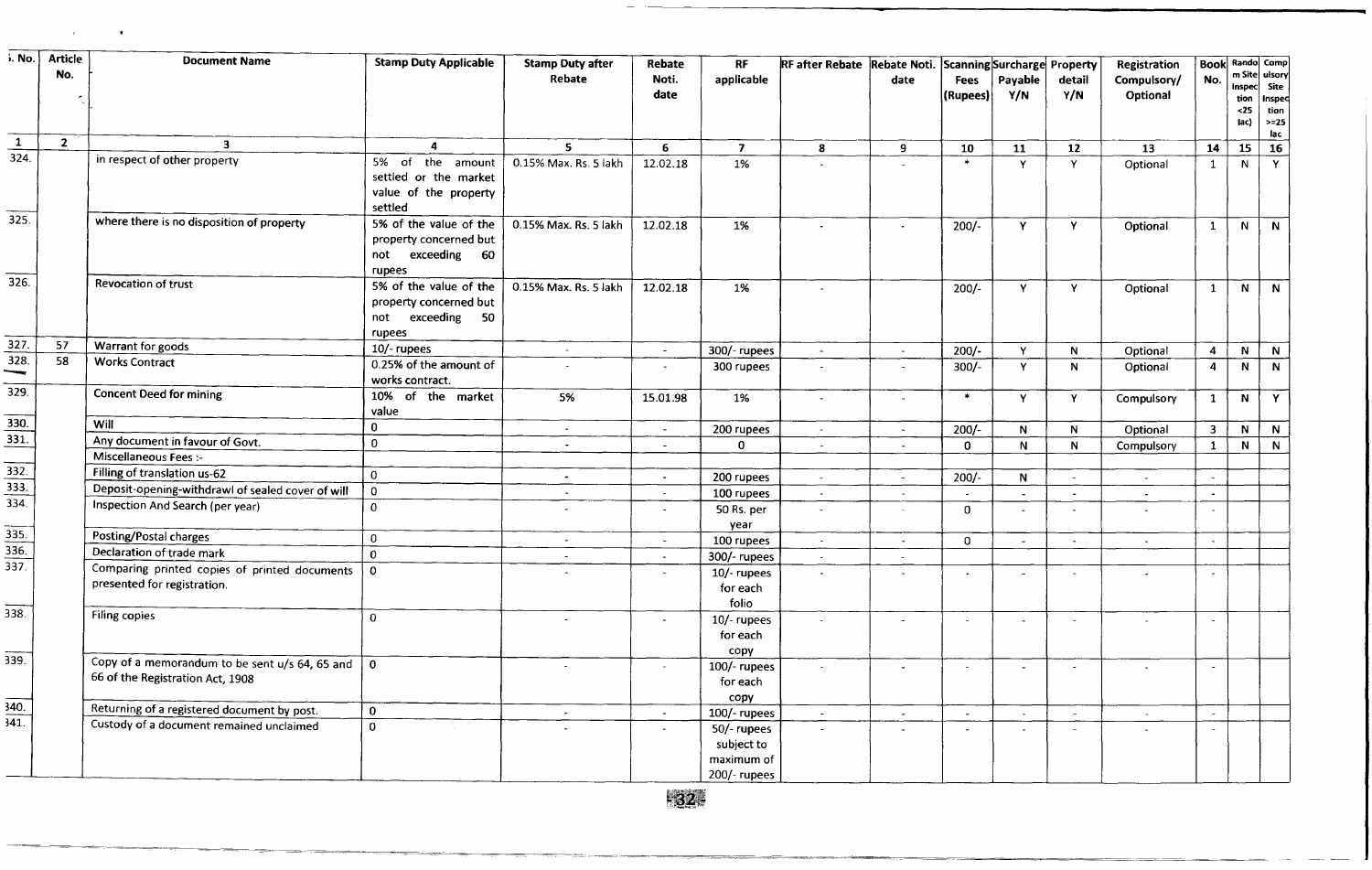$\mathbf{I}$ 

### LAW (LEGISLATIVE DRAFTING) DEPARTMENT (GROUP-H) **NOTIFICATION**

# Jaipur, August 21, 2019

No. F. 2(38) Vidhi/2/2019.- In pursuance of clause (3) of article 348 of the Constitution of India, the Governor is pleased to authorise the publication in the Rajasthan Gazette of the following translation in the English language of Rajasthan Vitt Adhiniyam, 2019 (2019 Ka Adhiniyam Sankhyank 20):-

# (Authorised English Translation) THE RAJASTHAN FINANCE ACT, 2019 (Act No. 20 of 2019)

(Received the assent of the Governor on the  $20<sup>th</sup>$  day of August, 2019)

#### *An Act*

further to amend the Rajasthan Value Added Tax Act, 2003, the Rajasthan Goods and Services Tax Act, 2017, the Rajasthan Electricity (Duty) Act, 1962, the Rajasthan Stamp Act 1998 and the Rajasthan Motor Vehicles Taxation Act, 1951, in order to give effect to the financial proposals of the State Government for financial year 2019-20 and to make certain other provisions.

Be it enacted by the Rajasthan State Legislature in the Seventieth Year of the Republic of India, as follows:-

## **CHAPTER I** PRELIMINARY

1. Short titlc.- This Act may be called the Rajasthan Finance Act, 2019.

2. Declaration under section 3, Rajasthan Act No. 23 of 1958.- In pursuance of section 3 of the Rajasthan Provisional Collection of Taxes Act, 1958 (Act No. 23 of 1958) it is hereby declared that it is expedient in the public interest that provisions of clauses  $3$ ,  $8$  and 9 of this Bill shall have immediate effect under the said Act.

## CHAPTER II

### AMENDMENT IN THE RAJASTHAN VALUE ADDED TAX ACT, 2003

3. Amendment of section 2, Rajasthan Act No. 4 of 2003.- In clause (36) of section 2 of the Rajasthan Value Added Tax Act, 2003 (Act No.4 of 2003), after the existing Explanation III, the following Explanation IV shall be added, namely:-

"Explanation IV.- The amount received or receivable by oil companies tor the sale of diesel and petrol to the retail outlets in the State shall he deemed to be equivalent to the price on which the retail outlets sell these commodities to the consumer;".

# CHAPTER **HI**

#### AMENDMENT IN THE RAJASTHAN GOODS AND SERVICES TAX ACT, 2017.

4. Amendment of section 174, Rajasthan Act No.9 of 2017.- After the existing subsection (2) and before the existing sub-section (3) of section 174 of the Rajasthan Goods and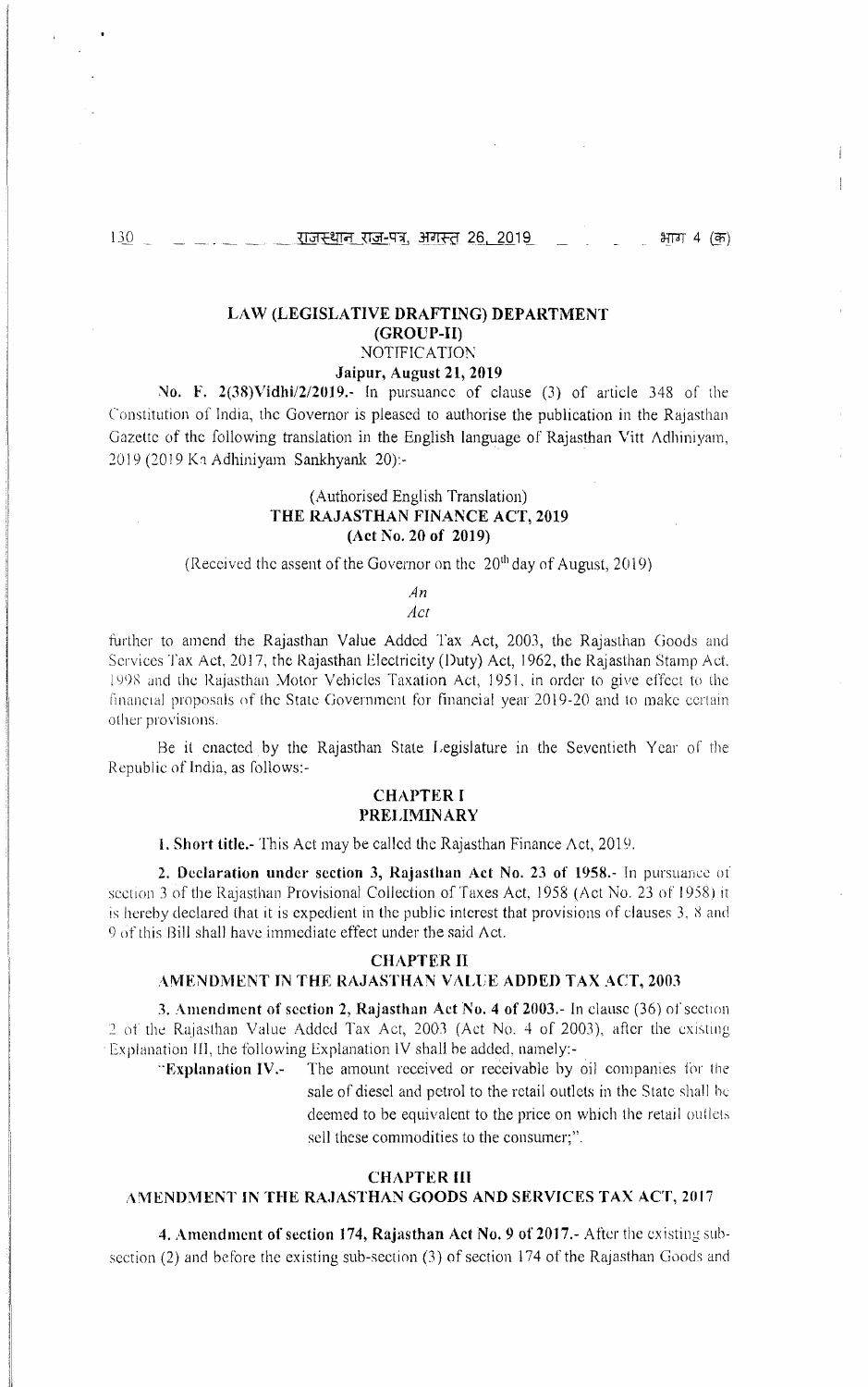भाग 4 (क)

Services Tax Act, 2017 (Act No. 9 of 2017), the following new sub-section (2A) shall be inserted, namely:-

 $\frac{1}{2A}$  Notwithstanding anything contained in sub-section (1), the State Government may, by notification in the Official Gazette, make such provisions as appears to it necessary or expedient, for-

- (i) making omissions from, additions to and adaptations and modifications of' the rules made, notifications and orders issued under the repealed Acts, from such date as may be specified therein;
- (ii) recovery, exemption, waiver, write off or rebate of tax leviable under the repealed Acts including framing of any scheme for settlement of outstanding dues recoverable under the repealed Acts; and
- (iii) specifying the authority, officer or person who shall be competent to exercise such functions exercisable under any of the repealed Acts or any rules made, notifications or orders issued thereunder as may be mentioned in the said notification.".

#### CHAPTER IV

# AMENDMENT IN THE RAJASTHAN ELECTRICITY (DUTY) ACT, 1962

5. Insertion of section 8A, Rajasthan Act No. 12 of 1962.- After the existing section 8 and before the existing section 9 of the Rajasthan Electricity (Duty) Act, 1962 (Act No. 12 of 1962), the following new section 8A shall be inserted, namely-

"SA. Power of State Government to waive penalty and interest in certain cases.- Notwithstanding anything contained in this Act, the State Government in the public interest, hy notification in the Official Gazette, may reduce or waive any amount of interest or penalty payable under this Act, by any class of suppliers or persons, subject to such terms and conditions as may be specified therein.".

# £HAPTER \\* AMENDMENT IN THE RAJASTHAN STAMP ACT, 1998

6. Amendment of section 3, Rajasthan Act No. 14 of 1999. $\sim$  In section 3 of the Rajasthan Stamp Act, 1998 (Act No. 14 of 1999), hereinafter in this Chapter referred to as the principal Act, for the existing clause (b), the following shall be substituted, namely:-

"(b) every instrument mentioned in that Schedule, which, not having been previously executed by any person, is executed out of the State on or after the said date, relates to any matter or thing done or to be done in the State and is received in the State, or relates to any property situate in the State:"

7. Amendment of section 60, Rajasthan Act No. 14 of 1999. $\text{-}$  in section 60 of the principal Act, for the existing expression "The Chief Controlling Revenue Authority or the Collector if empowered by the Chief Controlling Revenue Authority in this behalf", the expression "The Collector" shall be substituted.

8. Amendment of the Schedule, Rajasthan Act No. 14 of  $1999$ <sup> $\mu$ </sup> in the Schedule of the principal  $Act.$ -

- (i) in clause (d) of Article 5, for the existing expression "0.15%" appearing under column No.2, the expression "0.25%" shall be substituted:
- (ii) in clause (a) of Article 6. for the existing expression "0.15%" appearing under